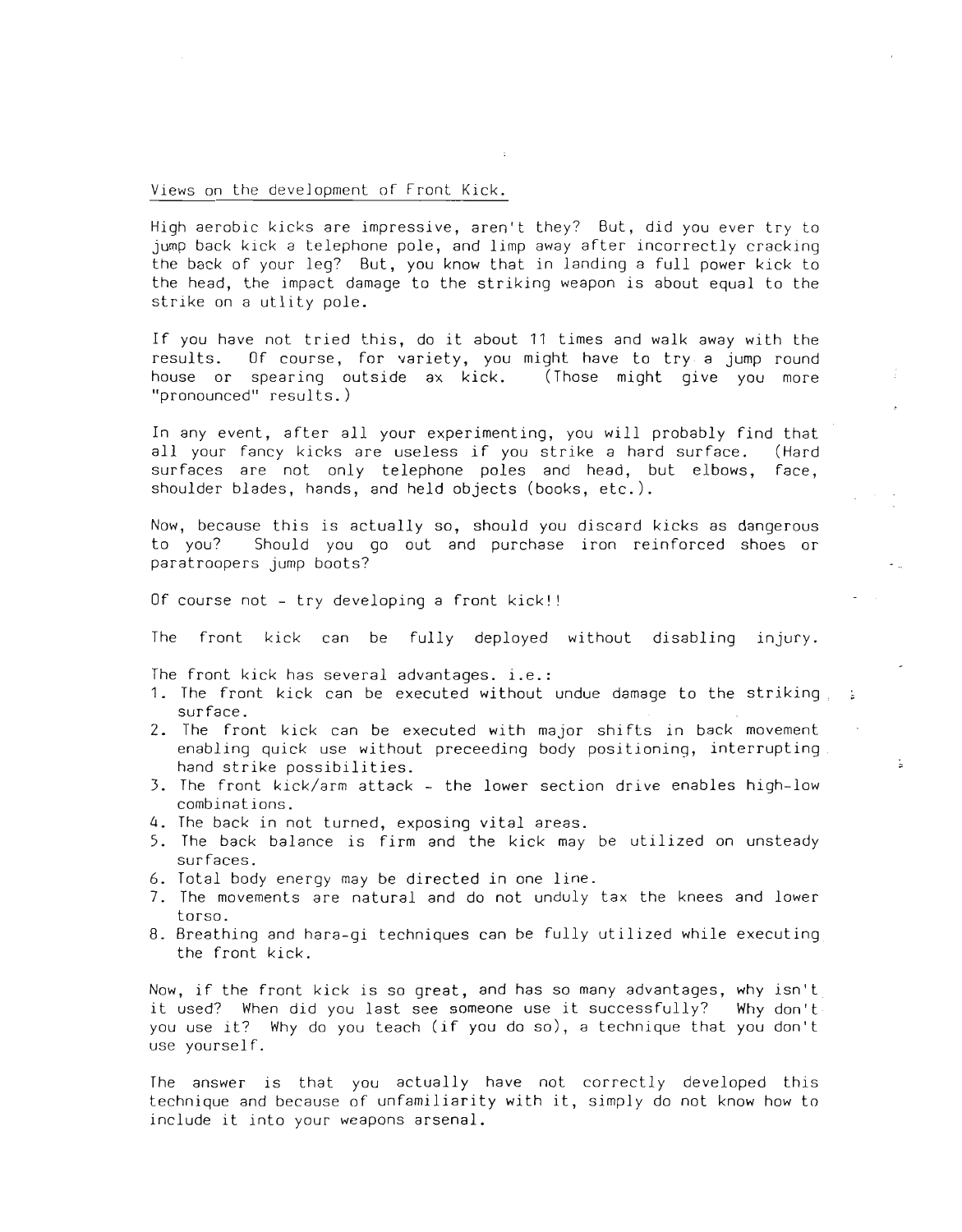The Nature of Sparring

All cultures since the beginning of man have had fights. Different groups fight with different weapons and in different ways. Western man developed holistic weapons to a higher degree than the Eastern man, but general method remains.

The things about the Oriental Martial Arts is that they are the "art" of fighting. That means you fight in a manner which justifies the designation "art".

That "fighting is~natural to man" is a truism which underlines the point that men do not need to learn to fight, theydo it intuitively. Some<br>natural fighters can beat almost everyone who has trained. everyone

Man's natural fighting habits, however, do not always bring the best long term results. We all get old, injuries pile up and heros die young (is an all too true adage).

You must train in the "art of fighting until it becomes more natural than "natural fighting".

Often when we see US Karate, the art disappears and the combatant's natural fighting habit comes out. This must be submerged to the west.

WUKO Karate demands that the "natural habit of man" be replaced with the concepts of traditional karatedo, and that this be manifestly displayed in the match. Otherwise, we do not have karatedo.

US fighters, iike the natural method - is it the cost of karatedo? What about  $TKD$ ? Is it more natural to use the feet? Is it natural to pull in or push away - turn or drive, side step or back - what do you think?